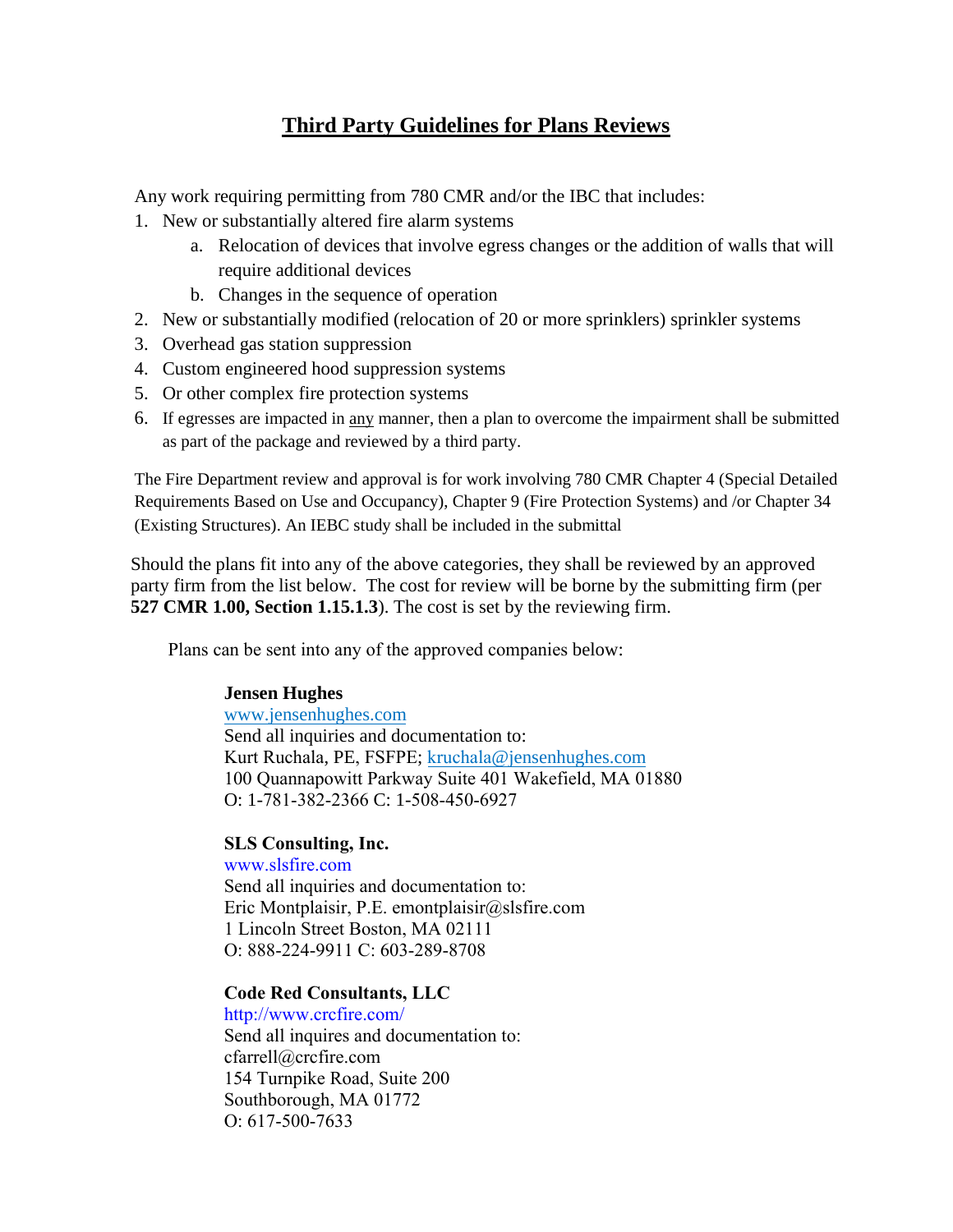Submittals must be in accordance with the language below and be found to be satisfactory to the reviewing party. Any less than complete, easily understood, and reasonable documentation are subject to rejection.

- Prior to approval of a Building Permit by the Lawrence Building Department, Lawrence Fire Prevention requires Third Party Review and Recommendation for Approval of Tier One Construction Documents (including Engineering Plans, System Narratives, etc. – see description below) associated with new or modified fire protection/fire alarm systems. In addition to the life safety system approvals, a Construction Fire Safety Plan in accordance with NFPA 241 and 527 CMR 1.00 shall be reviewed.
- Fire Protection/Alarm System Installation Permit Prior to issuance of the Fire Alarm and/or Sprinkler System Installation Permit by the Lawrence Building or Fire Departments, Lawrence Fire Prevention requires Third Party Review and Approval of all Tier Two Shop Drawings (detailed design layout, equipment specifications, system sequence of operation, etc. – see description below) associated with the new or modified fire protection/fire alarm systems.
- All *Fire Protection or Associated Life Safety Systems* which are permitted by the Lawrence Building or Fire Departments require a final plans review by Lawrence Fire Prevention (*Fee: \$50.00*).
- Plans and documents shall be sent in to fire [prevention](https://brooklinema.gov/Permits-and-Licensing) at: [fireprevent](https://brooklinema.gov/Permits-and-Licensing)ion@cityoflawrence.com

- o Documents to be uploaded include:
	- Initial Construction Control Document
	- All approved documents from the submittal
	- The approved Construction Safety Plan (NFPA 241)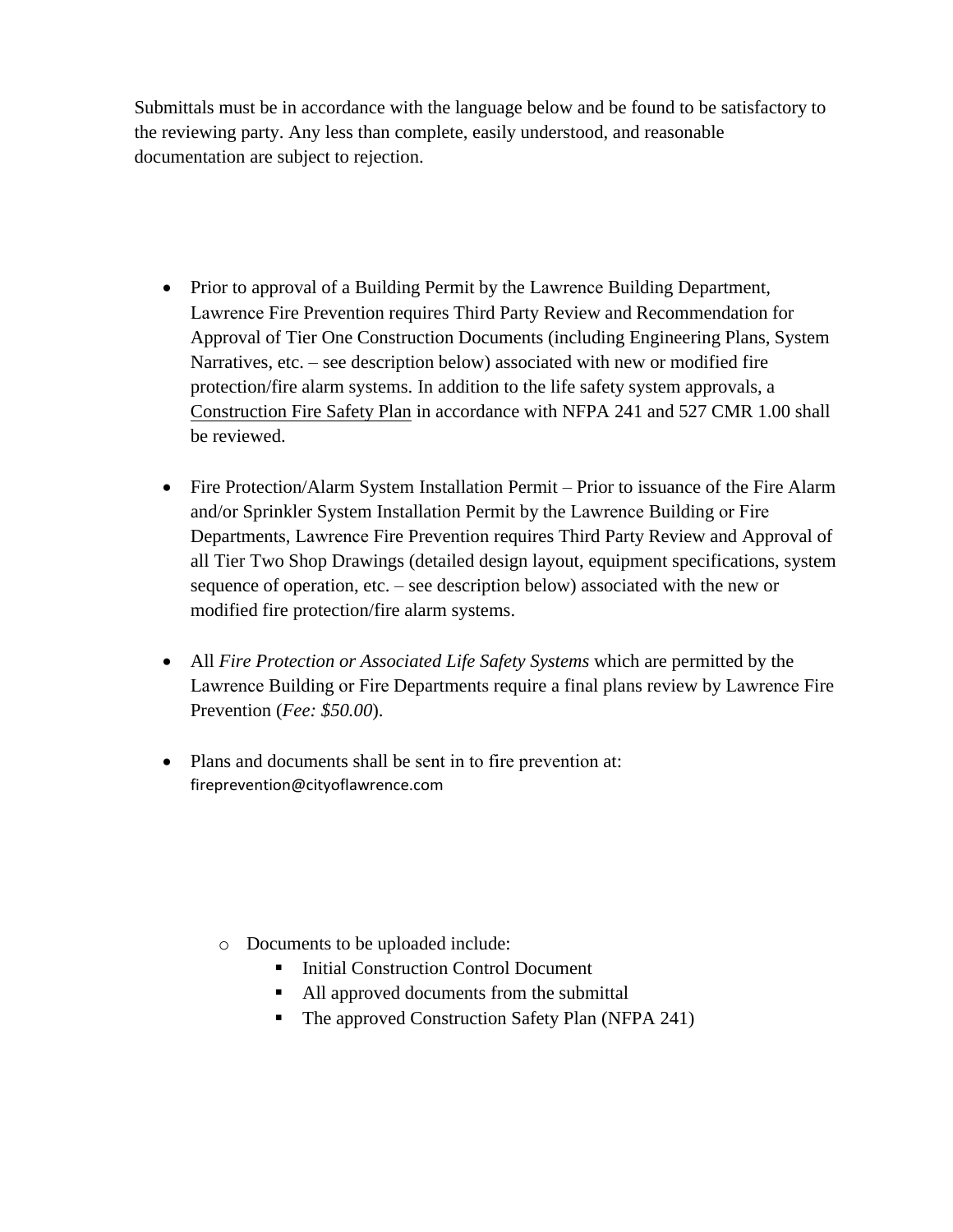#### 780 CMR: MASSACHUSETTS AMENDMENTS TO THE INTERNATIONAL BUILDING **CODE**

- 107.1.2 Fire Department Review. For permits that include work under Chapters 4, 9, or 34, Construction documents shall be filed simultaneously with the head of the local fire department and building official for review and approval. The fire department shall complete the review within 10-working days after receiving the documents. Upon the fire department's request, the building official may grant one or more extensions up to a total review period maximum of 30 days.
- 1. **Tier One, Construction Documents**  Prior to issuance of a building permit, *construction documents* for the fire protection system must be submitted in accordance with section 107.1.2 and a building permit obtained prior to the installation of fire protection systems or modifications, alterations, additions or deletions to an existing fire protection system. The *construction documents* shall contain sufficient information to completely describe each of the fire protection system(s) for which a permit is to be issued. The *construction documents* shall include the following:
- a. Each system shall be described in a narrative report, which contains:
	- o i. design methodology for the protection of the occupancy and hazards in accordance with this code and applicable NFPA Standards and,
	- o ii. sequence of operation of all fire protection systems and operations and,
	- o iii. testing criteria to be used for final system acceptance.
- b. Building and site access for fire-fighting and/or rescue vehicle(s) and personnel.
- c. Fire hydrant(s) location and water supply information.
- d. Type/description and design layout of the automatic sprinkler system(s).
- e. Automatic sprinkler system(s) control equipment location.
- f. Type/description and design layout of the automatic standpipe system(s).
- g. Standpipe system hose valve(s) type and location.
- h. Fire department siamese connection type(s) and location. (No Storz Allowed)
- i. Type/description and design layout of the fire protective signaling system(s).
- $\bullet$  i. Fire protective signaling system(s) control equipment and remote annunciator location
- k. Type/description and design layout of the smoke control or exhaust system(s).
- l. Smoke control or exhaust system(s) control equipment location.
- m. Building life safety system features (auxiliary functions) required to be integrated as part of the fire protective signaling system(s).
- n. Type/description and design layout of the fire extinguishing system(s).
- o. Fire extinguishing system(s) control equipment location.
- p. Fire protection system(s) equipment room location.
- q. Fire protection system(s) equipment identification and operation signs.
- r. Fire protection system(s) alarm/ supervisory signal transmission method and location.
- s. Fire command center location.
- t. Type/description and location of any emergency alarm system